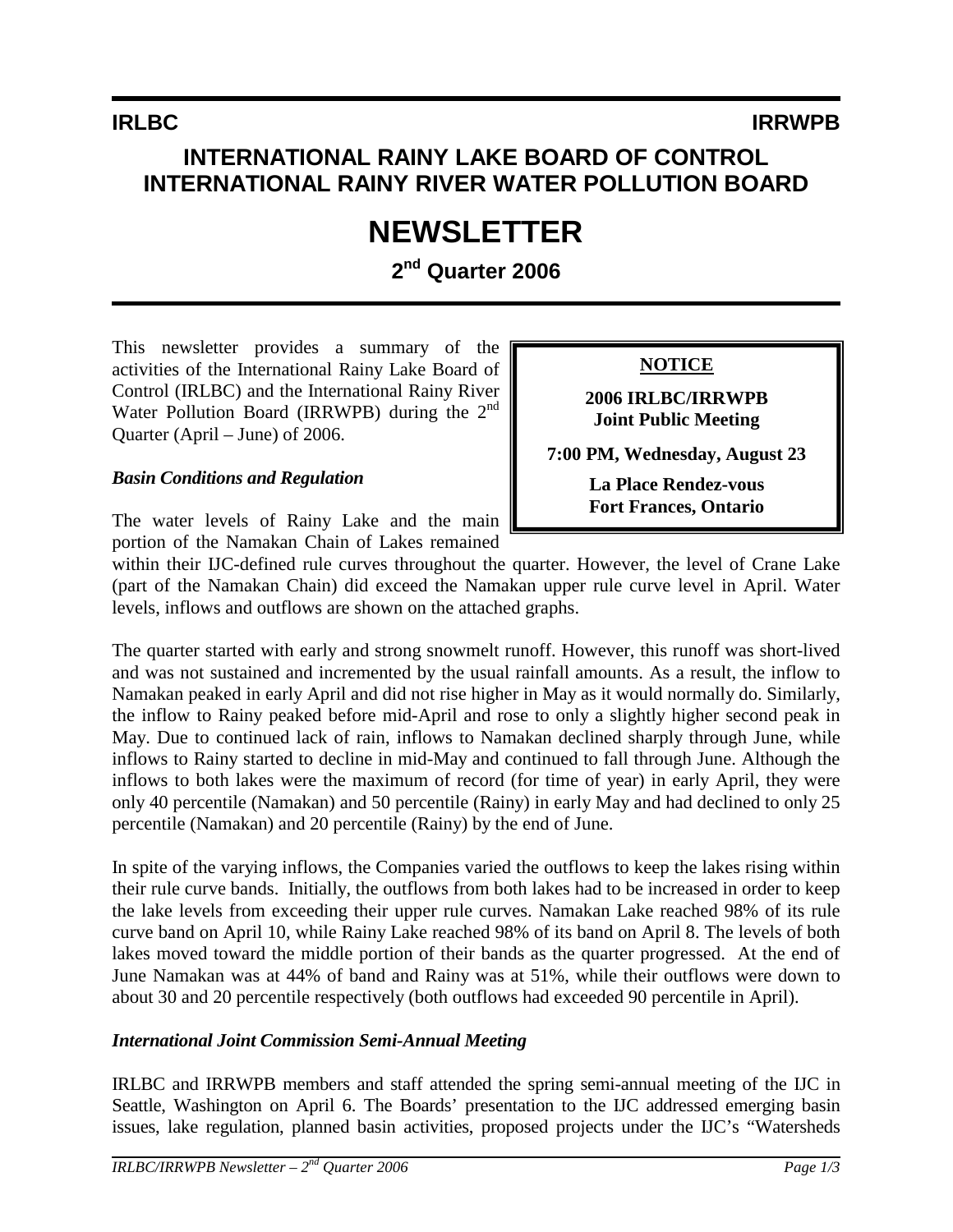Initiative" and hydropower peaking on the Rainy River. Basin issues included the potential Minntac tailings basin discharge, the Pine Island Peat Mine, proposed Namakan River hydropower developments and the need for improved cross-border communications within the basin. Planned basin activities included a tour of United States wastewater treatment facilities in May and public plus other meetings in the summer. Regarding the IJC's Watersheds Initiative, the Boards provided an update, and rough costs, for the basin projects they had previously submitted for consideration under this program. These included floodplain management work, increased local involvement and hydraulic models for the Rainy River and the Namakan Chain of Lakes.

Following the Boards' presentation, Members and staff met with IJC staff to further discuss the Rainy River peaking issue.

### *Rainy River Hydropower Peaking*

This issue has been reported upon in previous Newsletters. During the IJC Semi-Annual Meeting on April 6, the Boards presented an overview of the comprehensive study plan (that IJC staff had requested) and tabled details of the plan. The estimated cost was \$800K - \$1.1M. Given the cost, the Boards suggested that the IJC consider the priority of this versus other work, and consider alternate approaches. Regarding springtime peaking operations, the Boards recommended dialogue with the Companies and, depending on outcome, involving other agencies.

Based on discussion with IJC staff after the presentation, the Boards subsequently sought expert input on the environmental impact of peaking operations and on appropriate springtime peaking limitations. Water level data was analyzed to determine the fluctuations resulting from peaking. Several documents were then prepared and submitted to the IJC in June.

#### *Board Meeting and Tour Summary*

The Boards met in Seattle on April 5 and 6. The bulk of the discussion concerned the material to be presented to the Commission and the follow-up activities from that presentation. Subsequently, four joint conference calls were held during the quarter, on April 13, April 28, May 26 and June 23. The conference calls dealt primarily with the follow-up work on the peaking issue and the resulting submission to the Commission. However, also discussed were the basin emerging issues (noted previously), funding for environmental monitoring for future assessment of the 2000 rule curves, the May tour of wastewater treatment facilities and the summer meetings.

On May 15-16, several Members of both Boards and IJC staff toured wastewater treatment facilities on the United States side of the Rainy River. This was a follow-up to the tour of Canadian facilities in September 2005. Board members, IJC staff and guests toured the Baudette Wastewater Treatment Facility (a lagoon system) in Baudette, the North Koochiching Sanitary Sewer District facility (a municipal biological/mechanical system) in International Falls and the Boise Paper wastewater treatment facility (an industrial biological/mechanical system), hydraulic power plant and paper production facility, also in International Falls.

 On May 17, the Board members, IJC staff and guests conducted on-the-river surveys of the lower reaches of the Little Fork and Big Fork Rivers and the Rainy River in the vicinity of the two tributaries.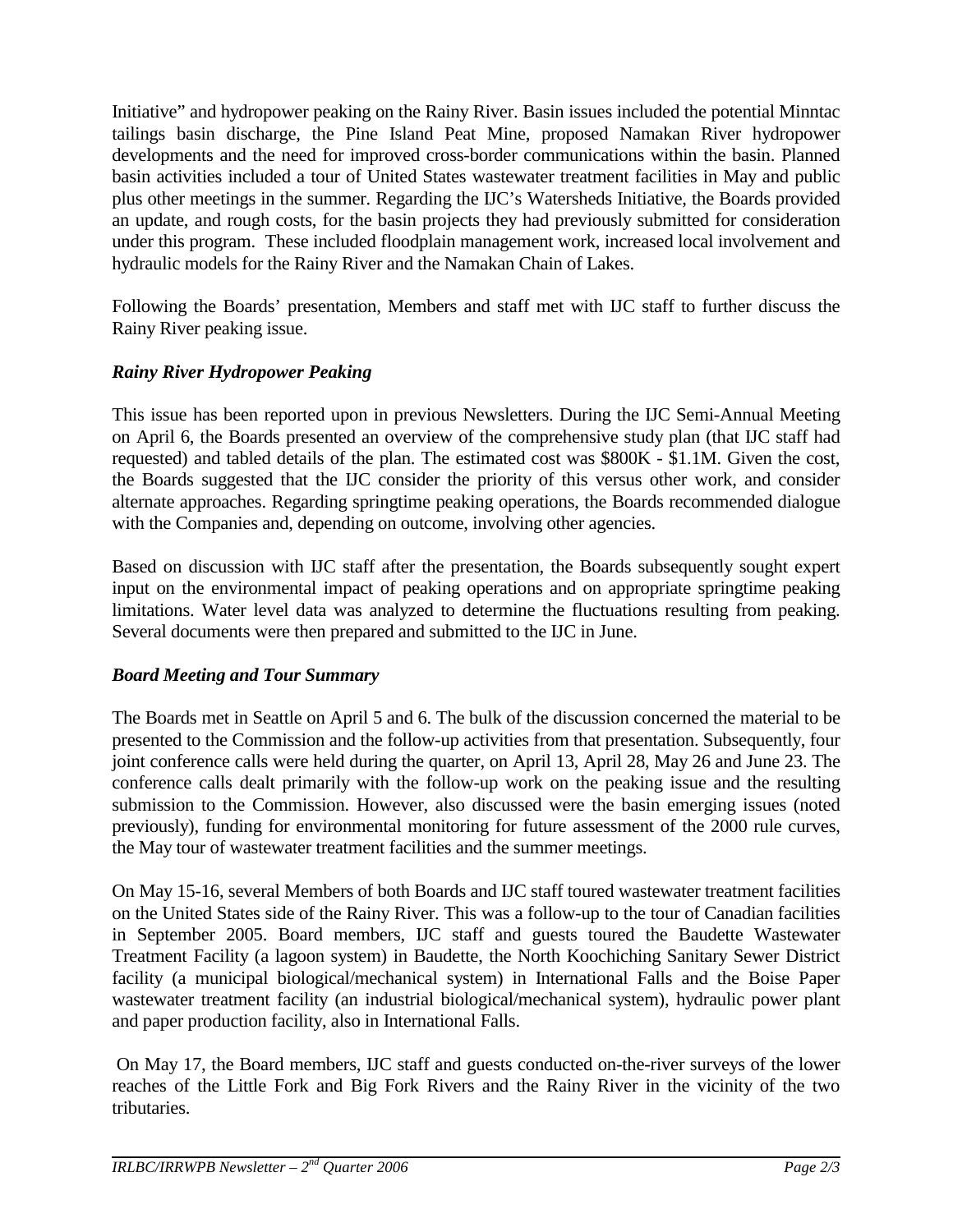With support from the U.S. Section of the International Joint Commission, the U.S. Army Corps of Engineers partnered with the U.S. Geological Survey to collect data on river-bottom depths and instantaneous velocities along about 290 cross sections of the Rainy River from the dam at International Falls and Fort Frances to the mouth near Baudette, Minn. These data were collected from May 15 through May 26, 2006. This period was targeted because of typically high river flow conditions during the spring, but as the basin conditions section described, flow conditions were lower than normal from lack of rain. The Minnesota Pollution Control Agency provided a student employee for part of this effort, which made it possible to complete the surveys in a timely manner. Study investigators are in the process of quality assuring the accuracy and consistency of the data, which will include coordinate information made possible by global-positioning technology. These data were collected for the purpose of constructing hydraulic models of the Rainy River, subject to the availability of future funding.

#### *Questions or comments? Contact the Boards' Secretary:*

*Kenton Spading USACE - St. Paul District 190 Fifth Street East St. Paul, Minnesota 55101 - 1638 Phone: 612 290-5623 Fax: 612 290-5841 Email: Kenton.E.Spading@usace.army.mil*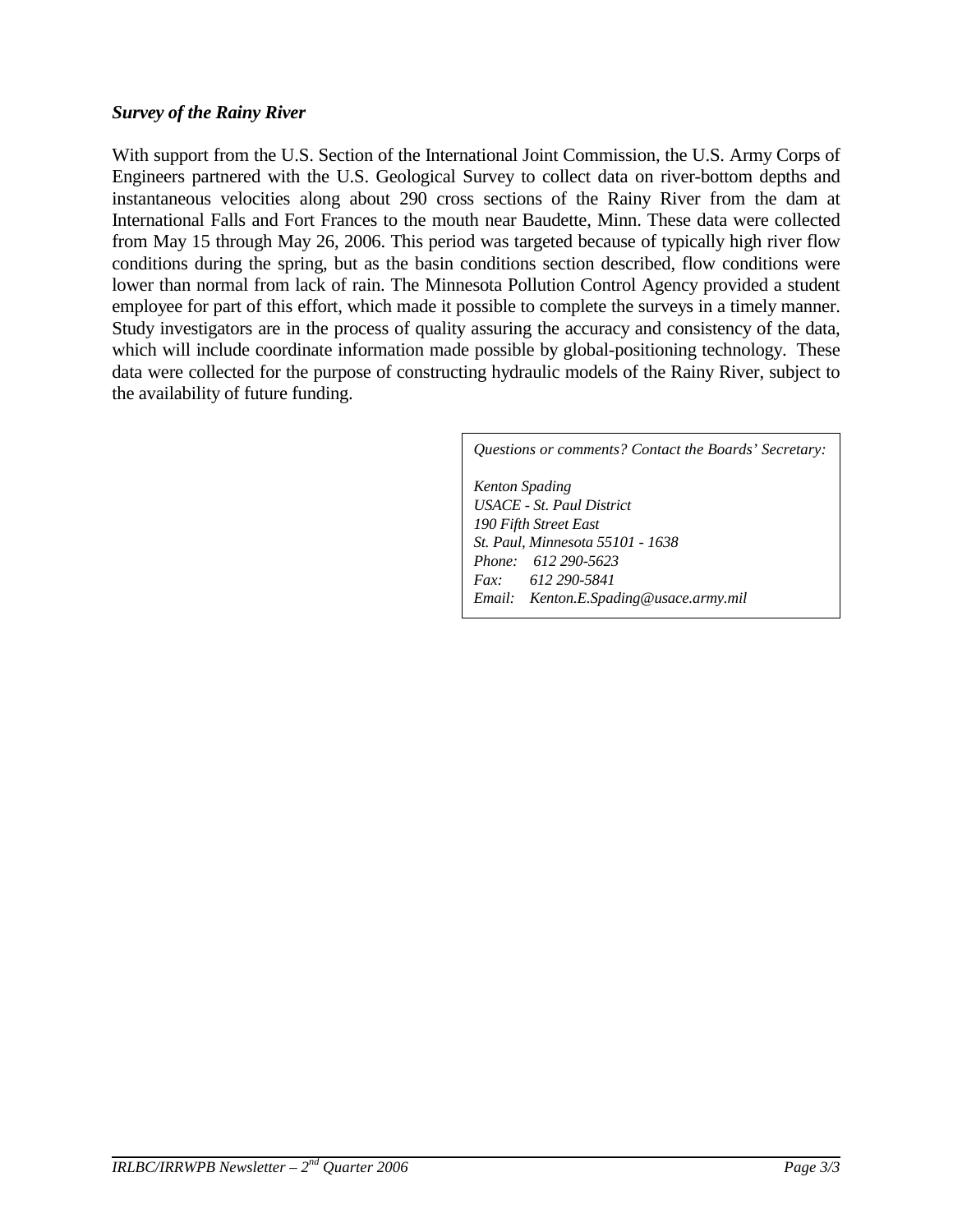

## NAMAKAN LAKE